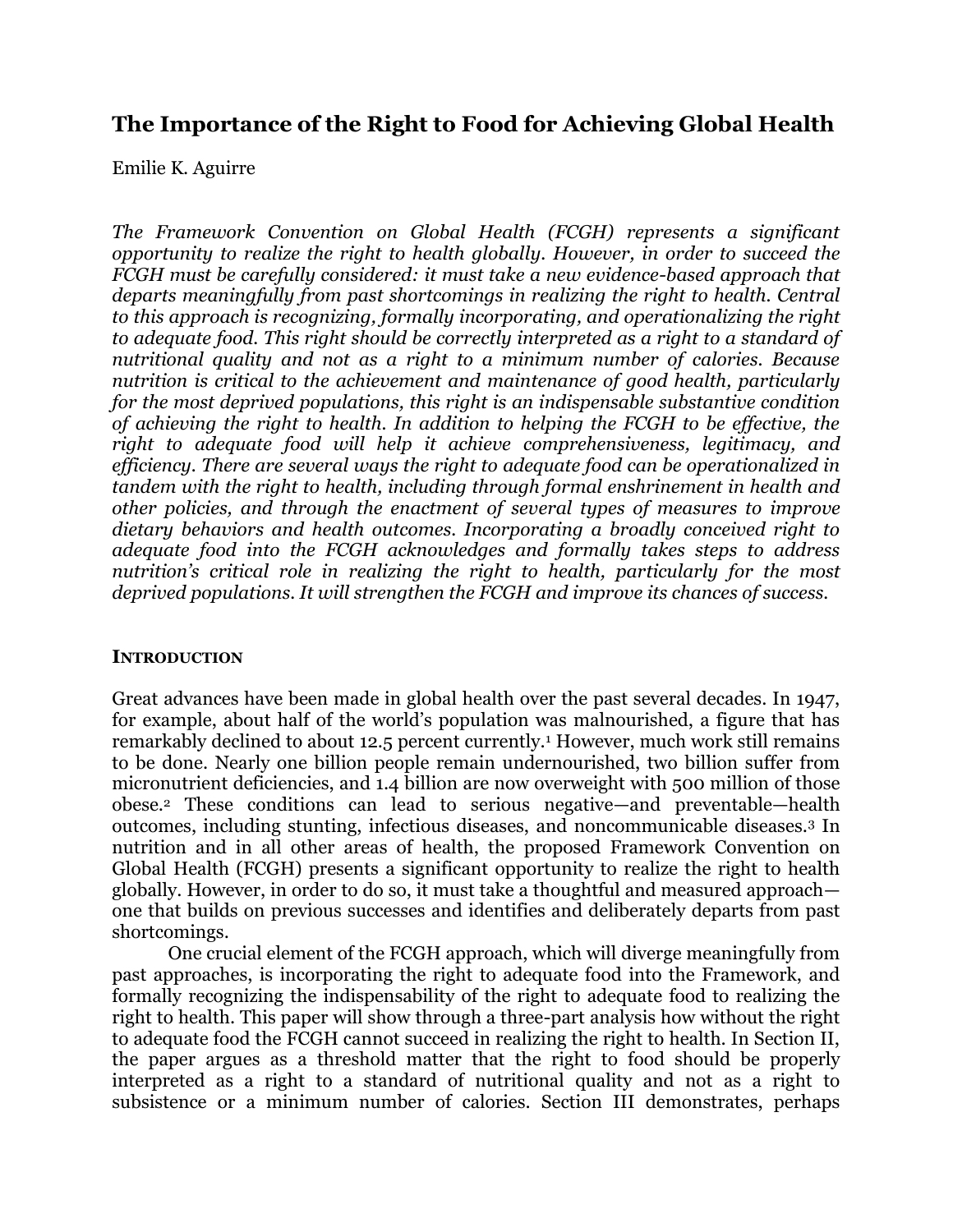uncontroversially, the significance of nutrition to attaining and maintaining good health. Building on these two premises, this paper argues that the right to food is a necessary substantive condition of achieving the right to health and should therefore be explicitly accounted for in the FCGH. Section IV bolsters this substantive argument by offering legitimacy and efficiency reasons for incorporating the right to adequate food in the FCGH. Finally, Section V discusses preliminary ways to operationalize the right to adequate food in tandem with the right to health.

# **THE MEANING OF ADEQUACY: THE RIGHT TO FOOD AS A RIGHT TO NUTRITIONAL QUALITY**

The right to food is codified in several basic human rights instruments. Adopted in 1948, the Universal Declaration of Human Rights (UDHR) is the first document to refer to a right to a standard of living adequate for achieving health, including food.4 Twenty years later, the UN General Assembly specifically and formally codified a right to adequate food in the International Covenant on Economic, Social, and Cultural Rights (ICESCR). The ICESCR, which has 164 party States, is dedicated to the progressive realization of a set of eight categories of economic, social, and cultural rights: the rights to selfdetermination, work, family life, an adequate standard of living, the highest attainable standard of physical and mental health, education, and cultural life.5 The right to adequate food is included under the right to an adequate standard of living.<sup>6</sup> Enforcement of this agreement is primarily the responsibility of each State,7 though there are also some regional human rights courts such as the Inter-American Court of Human Rights that have enforcement capabilities in this area (though not of ICESCR specifically).8 The ICESCR also created a Committee on Economic, Social and Cultural Rights (CESCR) responsible for making general recommendations on realizing the rights in ICESCR.<sup>9</sup> CESCR's General Comment 12 interprets the right to adequate food to mean having "physical and economic access at all times to adequate food or means for its procurement."<sup>10</sup> It also notes "the concept of adequacy is particularly significant in relation to the right to food."<sup>11</sup>

Most recently in 2014, the former Special Rapporteur on the Right to Food—an independent expert appointed by the UN Human Rights Council to investigate and report on the realization of this right<sup>12</sup> —Olivier De Schutter defined the right as the having "physical and economic access at all times to sufficient, *adequate*, and culturally acceptable food that is produced and consumed sustainably, preserving access to food for future generations."<sup>13</sup> (emphasis added) Today's broad definition can thus be distilled into four basic tenets: availability, accessibility, adequacy, and sustainability.<sup>14</sup> Though the right to adequate food has broadened since the enactment of the UDHR over seventy years ago, the concept of adequacy is common to all of these definitions and indeed remains one of its core tenets today, illustrating the concept's centrality to the right. As the ensuing discussion will show, the concept of adequacy also inextricably links the right to adequate food to the right to health.

The presence of the modifier "adequate" is critical to the proper interpretation of the right to adequate food. It signals that the right is to a standard of nutritional quality and not just to a minimum quantity of calories.<sup>15</sup> Calorie intake alone reflects little about nutritional or health status.<sup>16</sup> Consensus within the right to food literature supports this interpretation. According to CESCR, for a diet to be adequate, it must "as a whole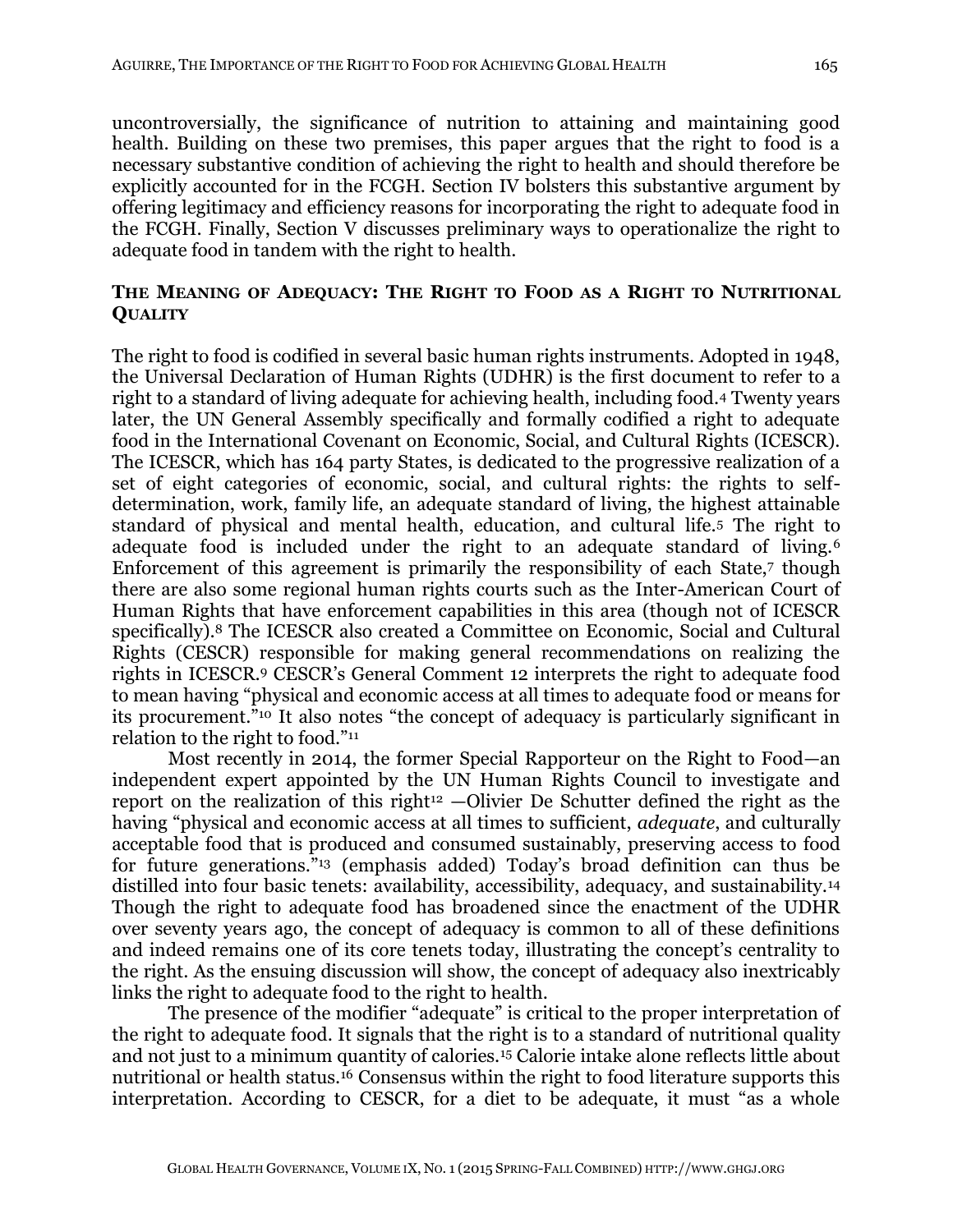contain a mix of nutrients for physical and mental growth, development and maintenance, and physical activity, that are in compliance with human physiological needs at all stages throughout the life cycle and according to gender and occupation."<sup>17</sup> The Right to Food Guidelines—a document developed by an Intergovernmental Working Group established by the Food and Agriculture Organization of the UN (FAO)—provides practical guidance to States on the realization of the right to food.<sup>18</sup> Guideline 10 is entirely devoted to incorporating nutrition into practical implementations of the right to adequate food. Guideline 10 advocates strengthening dietary diversity and healthy eating habits to prevent malnutrition, including overconsumption and unbalanced diets that lead to obesity and many noncommunicable diseases.<sup>19</sup> The FAO recently published a Working Paper on promoting nutrition in the right to adequate food, explicitly acknowledging that "nutrition constitutes an inherent element of adequacy that is at the core of the right to food" and that "the two themes cannot be separated."<sup>20</sup> The Ten-Year Retrospective on the Right to Food Guidelines Working Paper also recognizes that nutritional well-being is "an integral part" of realizing the right to adequate food.<sup>21</sup> Importantly for this discussion, correctly framing the right to food as inherently including adequacy (and therefore nutrition) inextricably links this right to the right to health. Throughout the remainder of this article, references to "adequate food" should be read to encompass proper nutrition.

Adequacy's inherency to the right to food admittedly makes it more difficult to realize than would a right to a mere quantity of calories. However, there also lies a potential benefit to this difficulty. By centralizing nutrition, adequacy moves the right to food beyond subsistence and into the realm of promoting a healthful existence, making the right more compelling and easier to advocate and strengthening the right in its own right. Incorporating adequacy also extrinsically strengthens this right by linking it conceptually with the right to health. The right to health—officially the right to the "highest attainable standard of physical and mental health"—necessarily includes a healthy diet.<sup>22</sup> The two rights thus share a common core component in nutrition; this shared component fortifies both rights and increases their potential basis for rights advocacy and also widens the pool of potential advocates.

In addition, to categorize a right to food as a right to sufficient calories would devalue the marginalized populations most in need of the right's protection. This narrow interpretation would mean an entitlement not to the nutrition that adequacy affords but only to the survival that sufficient calories would provide. It would institutionalize the notion that the poor are entitled only to survival and not to nutrition and health, which are reserved only for those who can afford them, undermining the realization of the right to health for deprived populations. Making this distinction between nutrition and survival is a key component to reducing the nutritional and health inequalities—the "inequitable distributions of disease and early death between the rich and poor"—that "represent perhaps the most enduring and consequential global health challenge" today.<sup>23</sup> Accounting for the needs of the most deprived is another way that adequacy helps to conceptually deepen and legitimize the right to food and ties the right to food more robustly to the right to health.

Thus far, the analysis of adequacy—again, meaning a standard of nutritional quality—in the right to food has squared closely with the interpretations in the ICESCR and FAO literature. This section expands on traditional interpretations of adequacy,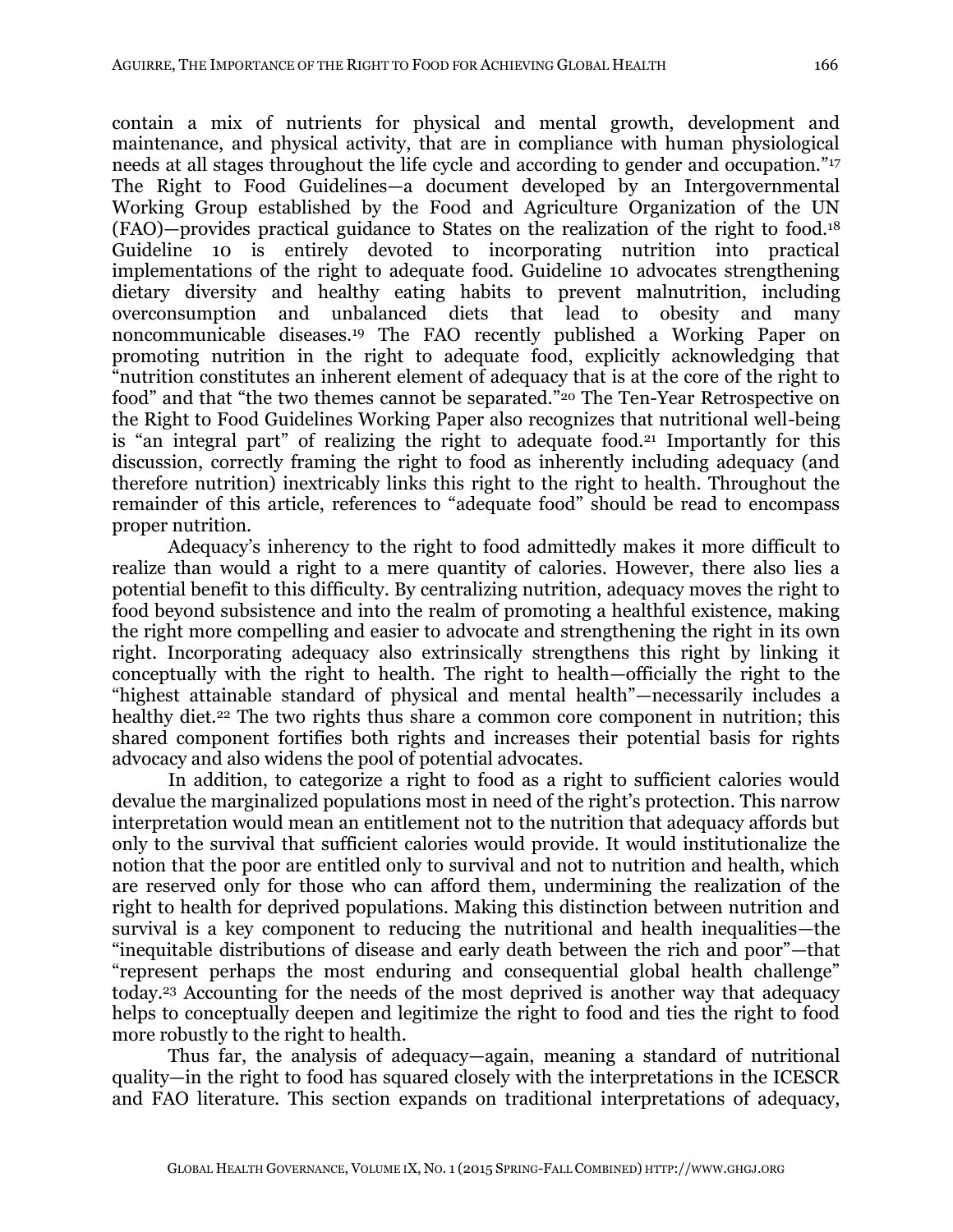extending the analysis to the over-nutrition and obesity context. The meaning of adequacy in the right to food does not, or should not, apply exclusively under-nutrition; it must also apply to obesity and over-nutrition.<sup>24</sup> Although movement has begun in this direction—for example the FAO now defines "malnutrition" broadly to include undernutrition, micronutrient deficiencies, and overweight and obesity<sup>25</sup>—this area remains underdeveloped.

Perhaps puzzlingly, the current global food system simultaneously fosters both over-nutrition and under-nutrition, enabling obesity and hunger to co-exist in almost equal numbers. Macro-level policies, especially in trade and agriculture, create an obesogenic (that is, obesity-producing) environment while at the same time reinforcing the distribution, availability and accessibility problems that lead to under-nutrition.<sup>26</sup> A sufficient number of calories is produced to feed the world's population on a daily basis. The problem lies in the policies and practices that determine which food is grown (i.e. nutritional concerns) and how it is distributed. Furthermore, similar to under-nutrition, obesity and poor diet disproportionately affect the poorest and most marginalized members of society.<sup>27</sup> Although there are certainly other factors at play, one logical conclusion is that the food available and accessible to the poorest in society is either largely non-existent (leading to under-nutrition) or untenably unhealthy (leading to over-nutrition and its attendant negative health outcomes, which are many and varied).<sup>28</sup> These two problems—over- and under-nutrition—are two sides of the same coin: they are manifestations of an inequitable food system that takes its toll in the form of large-scale poor nutrition and negative health outcomes. To recognize the significance of adequacy to the right to food vis-à-vis under-nutrition without also extending it to obesity would miss the other half of the issue and exacerbate already growing social inequalities. Ignoring the importance of nutritional quality to over-nutrition could simply result in solving one problem (hunger and under-nutrition) by replacing it with another (obesity and over-nutrition).

Reframing the right to adequate food to apply in both the under-nutrition and over-nutrition contexts also highlights the inextricable relationship between the food system, diet, and health outcomes, which further strengthens the link between the right to adequate food and the right to health. It helps illuminate why obesity now frequently exists alongside under-nutrition among the poorest populations in most if not all countries<sup>29</sup> and it begins to illustrate why realizing the right to adequate food means in many ways also realizing the right to health and vice versa.

## **THE RIGHT TO ADEQUATE FOOD AS SUBSTANTIVE CONDITION OF THE RIGHT TO HEALTH**

It is well established in scientific, social scientific, and human rights literature that food and nutrition are both instrumental *and* vital to achieving full physical and cognitive health.<sup>30</sup> According to the Lancet global burden of disease reports, poor diet is now responsible for more disease than physical inactivity, smoking, and alcohol combined.<sup>31</sup> Fewer children are dying each year now than twenty years ago, but more young and middle-aged adults are dying and suffering from noncommunicable diseases such as cancers and cardiovascular disease, which have been linked to poor diet.<sup>32</sup> In fact, noncommunicable diseases are now the leading cause of death, accounting for sixtythree percent of all deaths worldwide.<sup>33</sup> Noncommunicable diseases also contribute to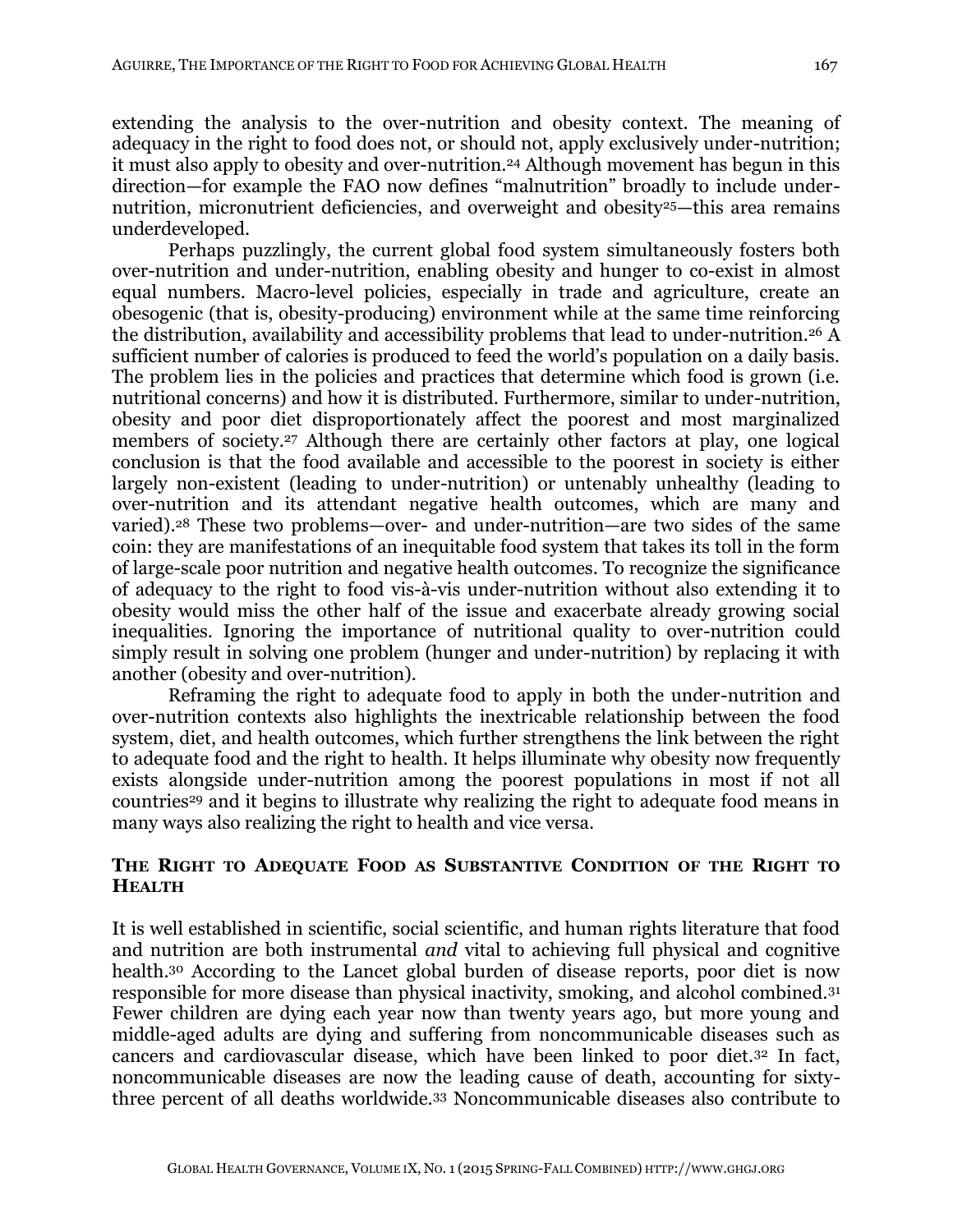growing disability rates: although life expectancy for both men and women has increased slightly more than ten years overall since 1970, more of these years are now spent living with injury and illness, many diet-related.<sup>34</sup> In addition to the impact on physical health, over-nutrition and obesity frequently negatively impact mental health and wellbeing,<sup>35</sup> further threatening the realization of the right to health from a cognitive perspective. Improving dietary behavior is critical to improving these mental and physical health outcomes and to reducing the growing rates of noncommunicable disease, disabilities, and death.

For many vulnerable populations, adequate food is acutely important. For example, there is growing consensus among regulatory, practitioner, and academic circles that for the chronically and acutely ill, food is medicine.<sup>36</sup> For pregnant women and children in the first two years of life, the long-term, often irreversible, negative impact of both under- and over-nutrition—and conversely the long-term benefits of adequate food—are well-documented across low-, middle- and high-income countries. 37 According to the FAO, child and maternal malnutrition "impose by far the largest nutrition-related health burden at the global level."<sup>38</sup> For these populations, adequate food is especially important to improving health and reducing socioeconomic inequalities because of the long-term effects of inadequate nutrition at these life stages, which include physical and cognitive deficiencies, lower earnings over the life course, greater likelihood of living below the poverty line, worse school performance, and greater likelihood of childhood and lifelong obesity.<sup>39</sup> In contrast, having access to healthy food over the life course can entirely prevent certain incapacitating illnesses and other serious health conditions.<sup>40</sup> Given the link between healthy diets and positive health outcomes, laws, policies, and public health interventions must be enacted to ensure the physical and economic availability of nutritious food for all with special attention to the least advantaged populations, which are disproportionately affected.<sup>41</sup>

The WHO conservatively estimates that twenty to forty percent of the world's "health spending is consumed in ways that do little to improve people's health."<sup>42</sup> Without detracting from the considerable progress that has been made in global health over the past several decades,<sup>43</sup> these figures suggest the need for new, more efficient approaches. A key problem in the approaches to date is the gap that exists between commitments and realities.<sup>44</sup> Although diet has long been recognized as vital to health, and although it is frequently mentioned alongside health in scientific, social scientific, and human rights literature, in many ways this recognition has yet to be put into practice concretely. The right to health movement must move beyond recognizing diet to integrate and then operationalize the right to adequate food. Doing so will appropriately centralize the role adequate food must play in achieving the right to health globally and help provide pathways to implementation.

It is important to note that the right to adequate food is both separate from and constituent of the right to health. Indeed, ICESCR actually codifies the right to adequate food as part of the right to an adequate standard of living. However, the unification of food and health is highly precedented in both human rights and health literature. UDHR, the founding UN human rights document from 1948, bundles food and health together within the right to an adequate standard of living.<sup>45</sup> CESCR calls for fusing the rights to adequate food and health, asserting in its interpretation of the right to health in General Comment 14 that this right extends beyond timely and appropriate healthcare, and also includes underlying determinants of health, including specifically food and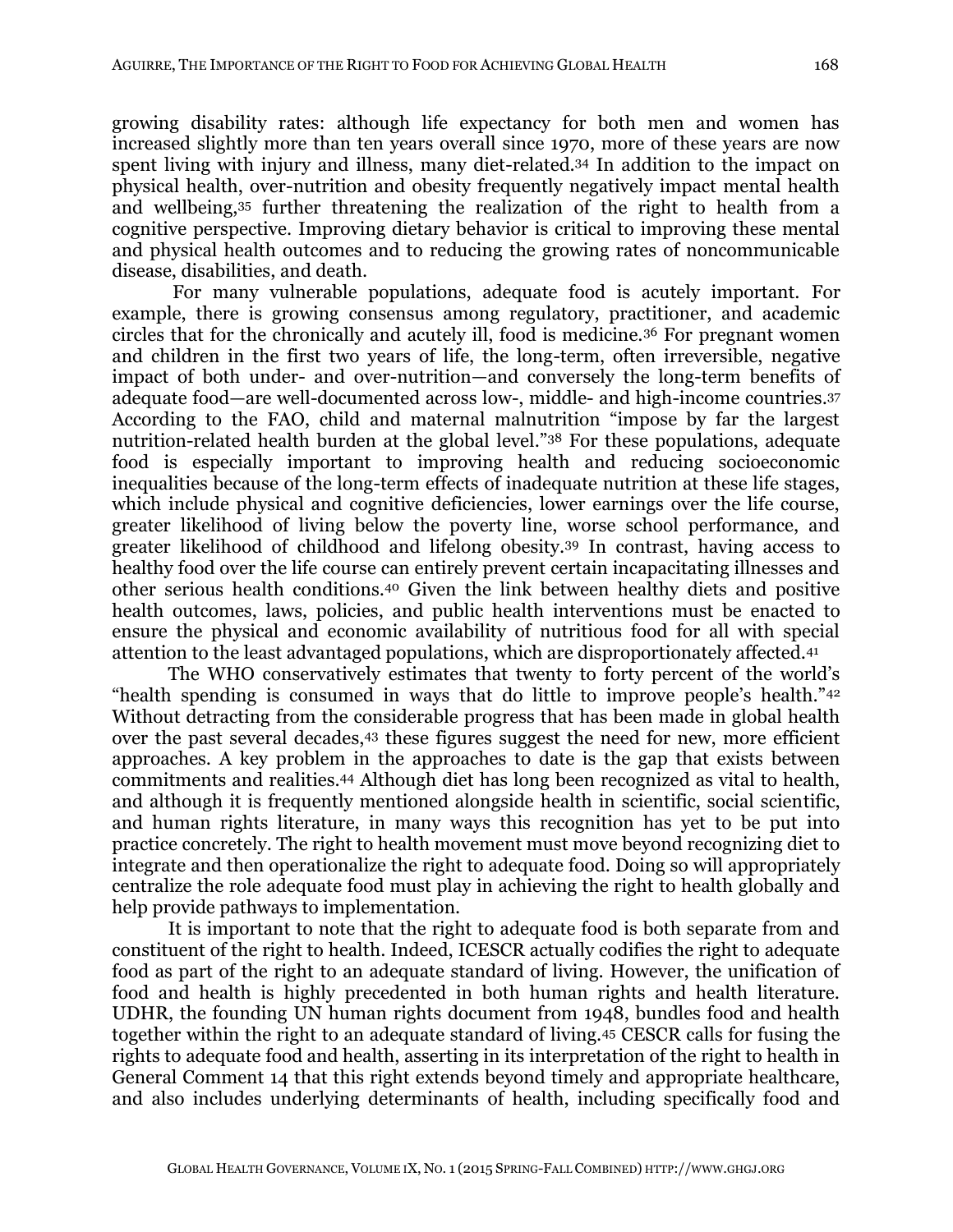nutrition.<sup>46</sup> FAO working papers on the right to adequate food affirm nutrition's role in achieving full physical and cognitive health and stress the interdependence, indivisibility, and interrelation of food and health.<sup>47</sup> The FCGH movement echoes these interpretations. The Platform for a Framework Convention on Global Health (FCGH Platform), a document delineating the fundamental principles of the FCGH, already envisions incorporating nutrition and specifically enumerates nutritious food as one component of the "robust version of universal health coverage" it seeks to realize.<sup>48</sup> It reiterates that nutritious food is necessary to achieve equitable and effective health systems and asserts that the financing framework must provide for this.<sup>49</sup> FCGH proponents have further substantiated their recognition of food's special place in the FCGH by identifying the importance of agriculture to global governance for health.<sup>50</sup>

Yet despite recognizing the importance of food and nutrition to the right to health, the FCGH does not yet integrate these concepts as rights. Indeed, Gable and Meier have decried human rights' limited incorporation into the FCGH in general, advocating "moving beyond the mere mention of human rights toward the holistic incorporation of human rights as a basis for the development and implementation of the FCGH."<sup>51</sup> They point out that the limited incorporation of human rights hinders the ability of the FCGH to "provide the grand reform to global health that its proponents seek."<sup>52</sup> Shifting from recognition to rights-based integration of the right to adequate food would be one pathway toward this grand reform: it would better legitimize adequate food, appropriately centralize its role in the right to health, and begin to take steps to operationalize its fulfillment.

The FCGH aims to provide "the conditions essential for a healthy life," which are "a well-functioning health system, a full range of public health services, such as nutritious food; and broader economic and social conditions conducive to good health, such as employment, housing, income support, etc."<sup>53</sup> The FCGH recognizes the need for nutritious food to achieve health. However, the broader economic and social conditions it delineates are far too narrow. Chief among these conditions—but conspicuously absent here—is the unhealthy and inequitable food system. As discussed above, the modern food system is simultaneously obesogenic and under-nutritious, disproportionately affecting the least advantaged, largely as a result of macro-level legal and regulatory mechanisms including agriculture, trade, and corporate policies, among others.<sup>54</sup> It contributes to worse health outcomes and exacerbates health inequalities between rich and poor.<sup>55</sup> Integrating the right to adequate food will begin to address the problematic food system and its role in worsening health outcomes and, if targeted appropriately, help begin reducing socioeconomic health inequalities. In a world where obesity and under-nutrition exist side-by-side, predominantly in the most marginalized communities; where enough food is produced to feed all healthfully yet preventable health conditions and deaths continue to occur from both under- and over-nutrition; where sixty-three percent of all deaths stem from noncommunicable diseases, many if not most caused or exacerbated by poor diet; and where the poorest populations suffer disproportionately from these conditions, food, nutrition and the skewed food system must be systematically addressed. Including the right to adequate food in the right to health and the FCGH will draw these issues to the center of global health discourse, highlighting their importance to health and health inequalities in an unprecedented but critical way. It can help direct focus at enacting structural change to the food system to effect population-level improvements in health.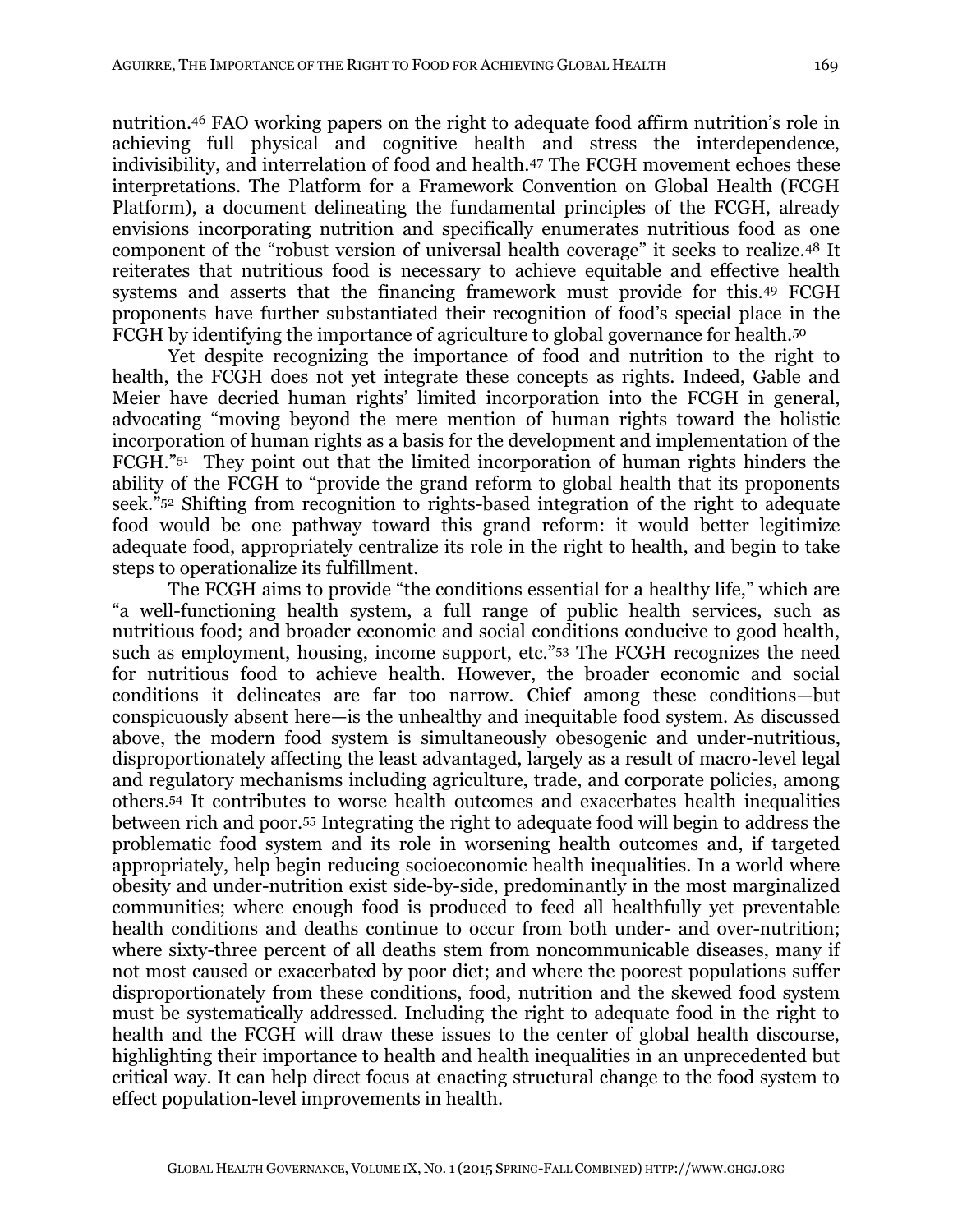One counter-argument to incorporating the right to adequate food into the right to health may be a concern that including an ancillary right could dilute or detract from the right to health. However, integrating the right to adequate food may actually help mutually strengthen both rights. In many ways the form of the claim of the right to adequate food remains "vague, if not unclear," in spite of the fact that the right has now been enshrined in many domestic constitutions and legal frameworks, because few have actually then operationalized the right or translated it into specific legal obligations.<sup>56</sup> To a lesser extent, similar criticisms may be lodged at the right to health, particularly in light of the WHO estimate that twenty to forty percent of global health spending does little to improve people's health.<sup>57</sup> This ineffective spending suggests that past approaches to realize this right have fallen short. However, bundling the right to adequate food with the right to health will provide a new paradigm for the right to health. It will provide an additional concrete pathway to implementing the right to health and will simultaneously help address each right's operational vagueness.

#### **THE RIGHT TO ADEQUATE FOOD AND FCGH LEGITIMACY AND EFFICIENCY**

Thus far, the analysis has focused on the substantive importance of the right to adequate food to realizing the right to health. The right to adequate food is also important to the FCGH for legitimacy and efficiency reasons: it will help the FCGH maintain internal consistency and may also represent a cost effective way of realizing the right to health.

The right to adequate food should be incorporated into the FCGH to help ensure the Framework's coherence. The right to health can be thought of as consisting of a bundle of constituent rights, each of which must be met in order for the umbrella right to health to be realized. A threshold step when devising the FCGH is to identify and codify these constituent rights. Because the right to adequate food is a necessary condition for realizing the right to health, any rights-based approach to health must include a right to adequate food to remain consistent.<sup>58</sup> It should be noted that this process does not detract from the right to food's separate status as a significant standalone right; it is to point out that in addition to being its own discrete right, the right to food is also a constituent of the right to health. The breadth and depth of consensus on the importance of adequate food to health indicates it is a constituent right and warrants its explicit incorporation.<sup>59</sup> At present, the Platform on FCGH acknowledges nutrition's indispensability to achieving the right to health but does not explicitly mention (let alone incorporate) the right to adequate food.<sup>60</sup> It is logically incoherent to acknowledge nutrition's indispensability to health, but not incorporate it as a right—that is, to assert individuals are entitled to an overall state of being (i.e. health), but not to the elements essential to achieving and maintaining that state of being (e.g. nutritious food). Conditions essential to achieving the right to health must also be integrated as rights or their absence will undermine the FCGH. Integrating the right to adequate food strengthens FCGH consistency and its commitment to its mission to achieve the highest attainable standard of health by formally recognizing that these two rights are indivisible.

Even more specifically, the right to adequate food is important to FCGH legitimacy vis-à-vis its special concern for marginalized populations. In virtually all countries, marginalized populations suffer disproportionately from worse diet quality, including both under- and over-nutrition, and from worse health outcomes in general,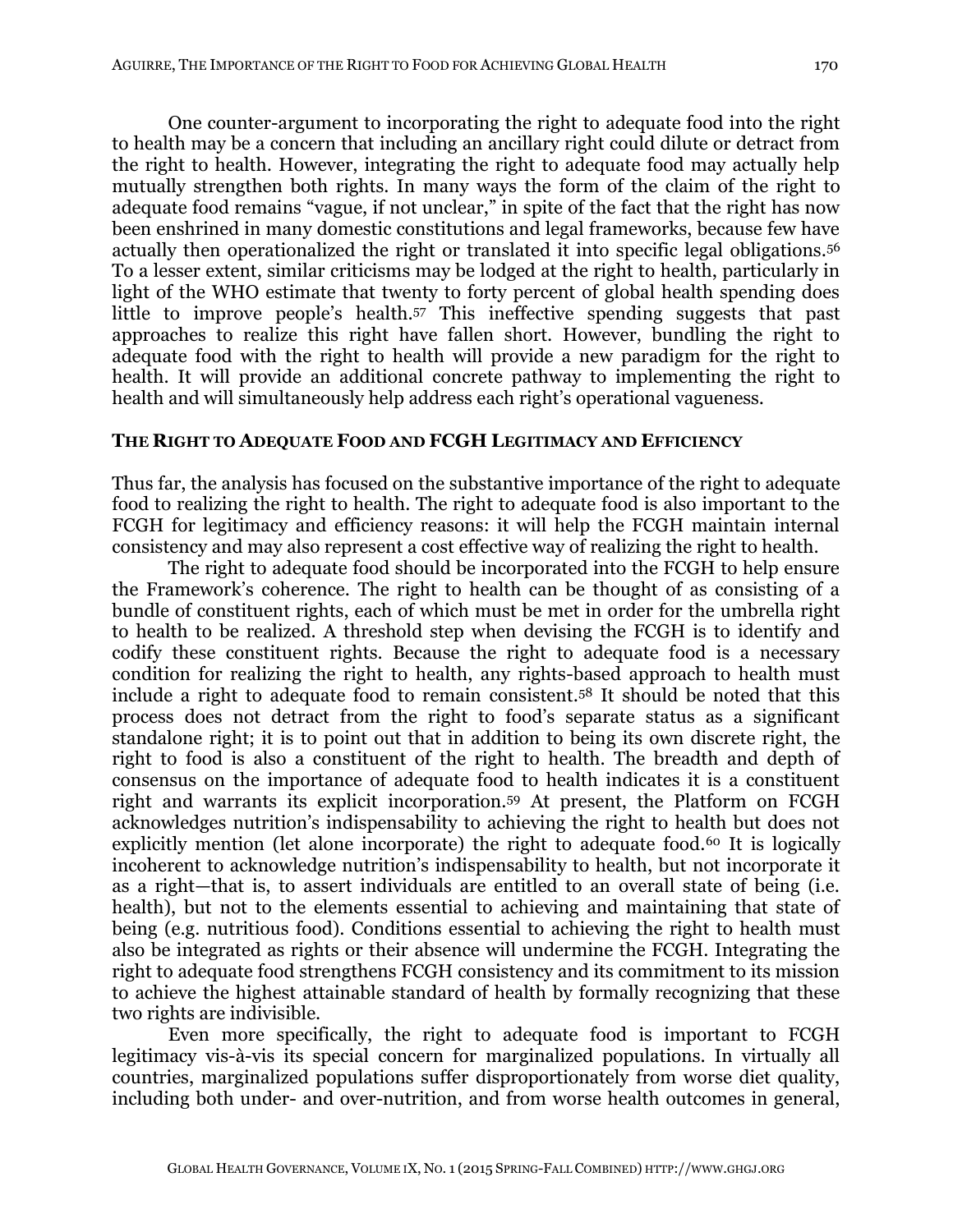including diet-related noncommunicable diseases such as type 2 diabetes and cardiovascular disease.61 These populations also often include the critically and chronically ill, for whom food is a particularly important component of health and medical care, as evidenced by the previously mentioned growing consensus that for these groups food is medicine.<sup>62</sup> Other vulnerable populations such as pregnant women and children in the first two years of life are also particularly susceptible to inadequate nutrition. Because adequate food is so important for improving the health of marginalized populations, as discussed in greater detail in Section III, in order for the FCGH to remain consistent with its claims for its special concerns in this area, it should incorporate the right to adequate food.

Finally, the right to adequate food may also represent a more efficient and cost effective pathway to achieve the right to health. Financing the FCGH is a key consideration, commanding an entire section in the FCGH Platform.63 The success or failure of a FCGH seeking large-scale realization of the right to health will hinge on an adequate financing framework. Modern healthcare systems face the difficult task of improving health outcomes while simultaneously reducing the cost of care. Going forward, cost effective innovations and novel approaches to health will become increasingly important as the cost of care reaches unsustainable levels.<sup>64</sup> For example, in 2013 U.S. spending on healthcare totaled \$2.7 trillion or seventeen percent of gross domestic product.65 The bulk of this cost (\$936.9 billion) was attributable to hospital care, a figure which grows about five percent each year.<sup>66</sup> Properly targeted preventive medicine has been shown to significantly lower these costs and also has been shown to have other added values, including improved patient mental health and avoided lost earnings and productivity.67 Because adequate food results in improved health outcomes and is a key component of preventive medicine, incorporating the right to adequate food into FCGH could help ease the significant financial constraints of realizing the right to health globally. Furthermore, looking beyond preventive care, the combined global social and economic costs of malnutrition and over-nutrition are staggering, resulting in hundreds of millions of disability-adjusted life years lost and costing up to an estimated five percent of global gross domestic product (or \$3.5 trillion) yearly.68 Integrating the right to adequate food could also help alleviate some of these costs.

The financial benefits of integrating the right to adequate food are particularly relevant for high-cost care groups, for many vulnerable population groups, and for preventing chronic disease. These three groups often overlap. For high-risk, high-need, and frequently high-cost patient populations, food and nutrition interventions "have been proven to dramatically reduce monthly and overall healthcare costs,"69 to lower frequency and length of hospital stays, and to improve the likelihood that patients will be discharged to their homes rather than to acute care facilities.70 Malnourished patients with chronic or acute illnesses are twice as likely to be readmitted to the hospital within fifteen days of discharge, have a significantly higher risk of death, respond worse to medication, and have decreased recovery rates compared to their wellnourished counterparts.71 Given that the bulk of healthcare spending, at least in the U.S., is attributable to hospital care, reducing hospital stays for high-cost care groups could have significant financial benefits. As discussed above, adequate food is critical for child and maternal health, with these populations particularly vulnerable to inadequate nutrition and the potential lifelong consequences thereof both in the under-nutrition and the over-nutrition contexts. Even the private sector has recognized the significance,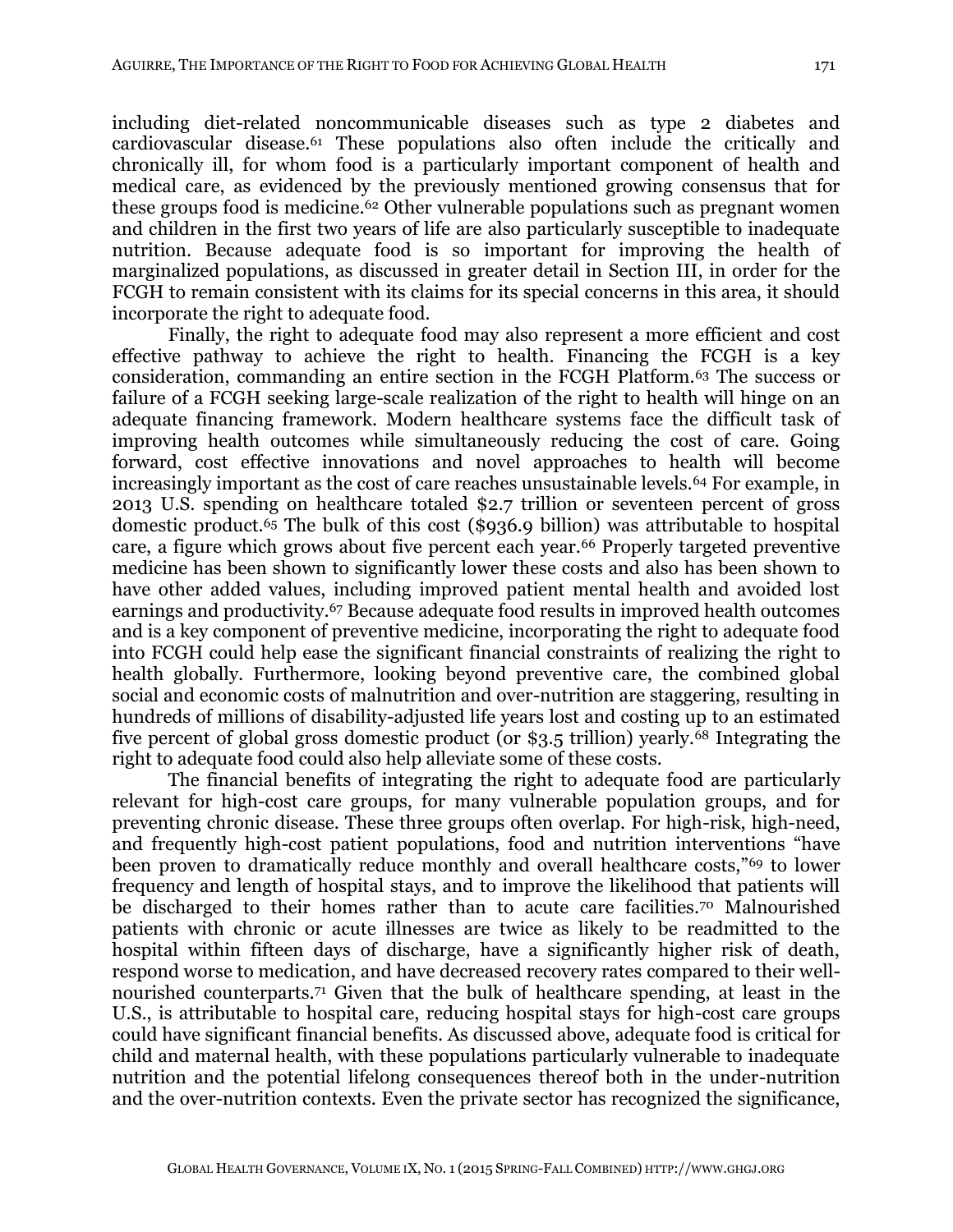cost effectiveness, and major growth opportunity in creating a new role for nutrition in disease management and prevention to help relieve the significant cost burden of chronic disease.<sup>72</sup> Because it results in lower ameliorative healthcare costs and better overall health outcomes with progressive benefits for the most marginalized populations, adequate food embodies the elusive modern health goal of improving outcomes while reducing expenses. For these legitimacy and efficiency reasons the right to adequate food should be integrated into the FCGH.

#### **OPERATIONALIZING THE RIGHT TO ADEQUATE FOOD**

Formally enshrining the right to adequate food is critical, but FCGH will also need to provide some guidance on operationalizing this right and implementing it in practice. There are several steps to be taken at the international, national, state, and local levels, in conjunction with the private and academic sectors, to begin to realize the right to adequate food as part of the right to health.

First and foremost, the importance of adequate food to health should be formally recognized in health legislation at every level of government. Relatedly, governments must align policies across sectors with food and health goals, adopting a "food-andhealth-in-all-policies" approach, which the FCGH already advocates.<sup>73</sup> Many seemingly unrelated policies significantly impact dietary behaviors and health outcomes, whether directly or indirectly. These include for example agriculture, trade, labor, business, and environmental policies, to name only a few. However, these policies tend to be siloed and do not account for, or even acknowledge, their impact on dietary behaviors and health outcomes. There should be full and meaningful health impact assessments for these seemingly non-health-related policies, perhaps beginning with agriculture because of its position at the top of the production chain and because it commands a massive budget in both the U.S. and Europe. Health impact assessments are challenging tasks to undertake, but successful examples of integrating health into policy in other sectors (for example, integrating health into transport decision-making) suggest they are achievable in the long-term.

Governments can also implement measures to improve the health of the food supply and encourage healthier consumption as a means of operationalizing this right. One important measure is to invest in agricultural research and development of healthier crops. It is estimated that over one-third of all food in the world is lost or wasted on a yearly basis, highlighting among other things the profound need for improving harvest, transport, and storage technologies, particularly for the most perishable foods, which often happen to be among the healthiest.<sup>74</sup> Improving the yields and the postharvest technologies for the healthiest crops can improve their market availability and pricing, which could help boost consumption. Governments may also consider requiring reformulations of processed products to improve their nutrient profiles, either by law or by taxing products which are below a certain quantitative nutrient profile threshold. In addition, they could legislate fortifying certain foods with under-consumed vitamins and minerals, as many countries do already.

Healthier diets have consistently been shown to be costlier than less healthy foods. This cost gap continues to widen, in many cases making health outcomes contingent on the ability to pay for healthier foods.<sup>75</sup> However, a small but growing body of research suggests the potential effectiveness of healthy food financial incentives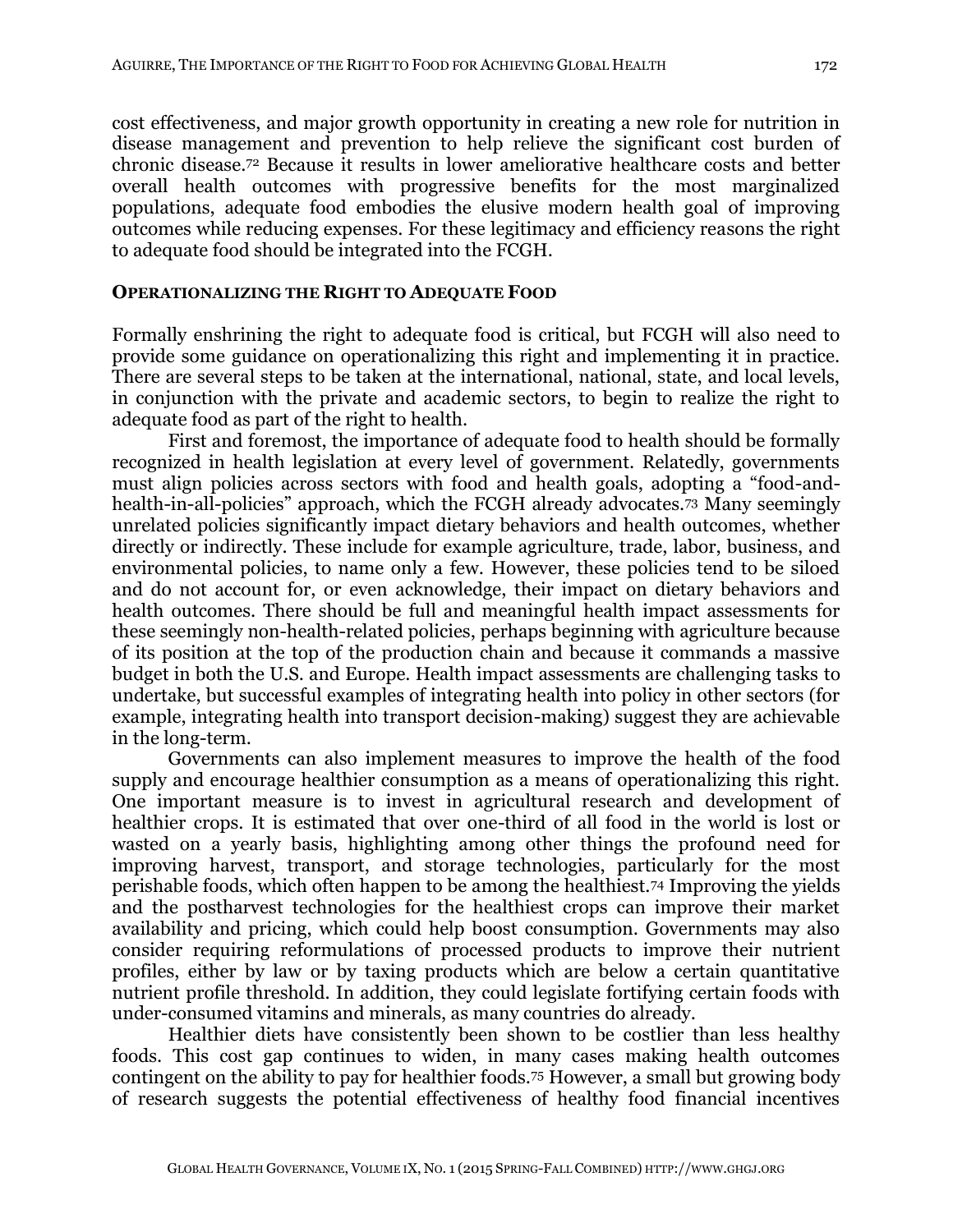including discounts, vouchers, and other individual-level subsidies to increase healthy food purchasing for middle and lower socioeconomic groups alike.<sup>76</sup> Subsidizing healthy purchases in various ways could thus help to realize the right to adequate food. One option, for example, is the creation of healthy food savings accounts. These accounts, which would be akin to health savings accounts (HSAs) in the US, would enable individuals to spend pre-tax dollars on a set list of healthy foods meeting a certain nutrient profile threshold. Governments could also subsidize fruit and vegetable purchasing, particularly for the poor, through social and food assistance programs as some cities have already begun to do with positive effect.<sup>77</sup>

In order to enact these policies, it is important that governments maintain and enhance their monitoring of food prices, diet, and health to understand the policies' effects on the cost and availability of foods, the different types of foods in the food supply, and the impact on diet and health, particularly among different socioeconomic groups. Only through comprehensive data collection and analysis can we more adequately understand the effects different, seemingly unrelated policies have on diet, health, and socioeconomic inequalities. In addition, these data can and should inform policy responses to ensure measures are appropriately and effectively targeted. It is recognized that one challenge to this recommendation is the costliness and timeintensiveness of in-depth surveillance. To help mitigate this challenge, in countries where these or similar data are already collected for another purpose, there could be additional collaboration to determine whether the collection process can be altered to also accommodate health analysis (without impeding the original purpose for collection).

Finally, education is an important element of realizing the rights to adequate food and health. Improving knowledge and attitudes toward healthy diets is an important (though not sufficient) factor in improving nutrition.<sup>78</sup> Studies have advocated for increased nutrition education in schools, though they have also expressed efficacy concerns and doubt at the marginal benefit of additional investment into nutrition education in its current form.<sup>79</sup> One challenge to implementing education, then, is that it will first require additional investment to improve its efficacy, followed by wider dissemination in primary, secondary, and tertiary schools. This research is necessarily somewhat time- and resource-intensive as the data will likely vary across countries and localities. However, the fact that a platform and impetus for nutrition education already exists highlights this recommendation's potential feasibility. Countries may also consider integrating nutrition education into existing social assistance programs as some US programs currently do. For example, the US federally funded Special Supplemental Nutrition Program for Women, Infants, and Children (WIC) mandates nutrition education as a prerequisite to enrollment.<sup>80</sup> Assessments of the program have found it to be cost effective at improving nutritional and health outcomes among deprived and vulnerable populations.<sup>81</sup> Given these positive results, governments should consider incorporating nutrition education programs into existing similar social assistance programs (such as, for example, the UK Healthy Start Program) $82$  or launching separate nutrition education programs targeting the populations most in need of nutritional interventions according to dietary surveillance data. As with nutrition education in schools, these programs will need to be locally tailored and extensively researched to optimize effectiveness.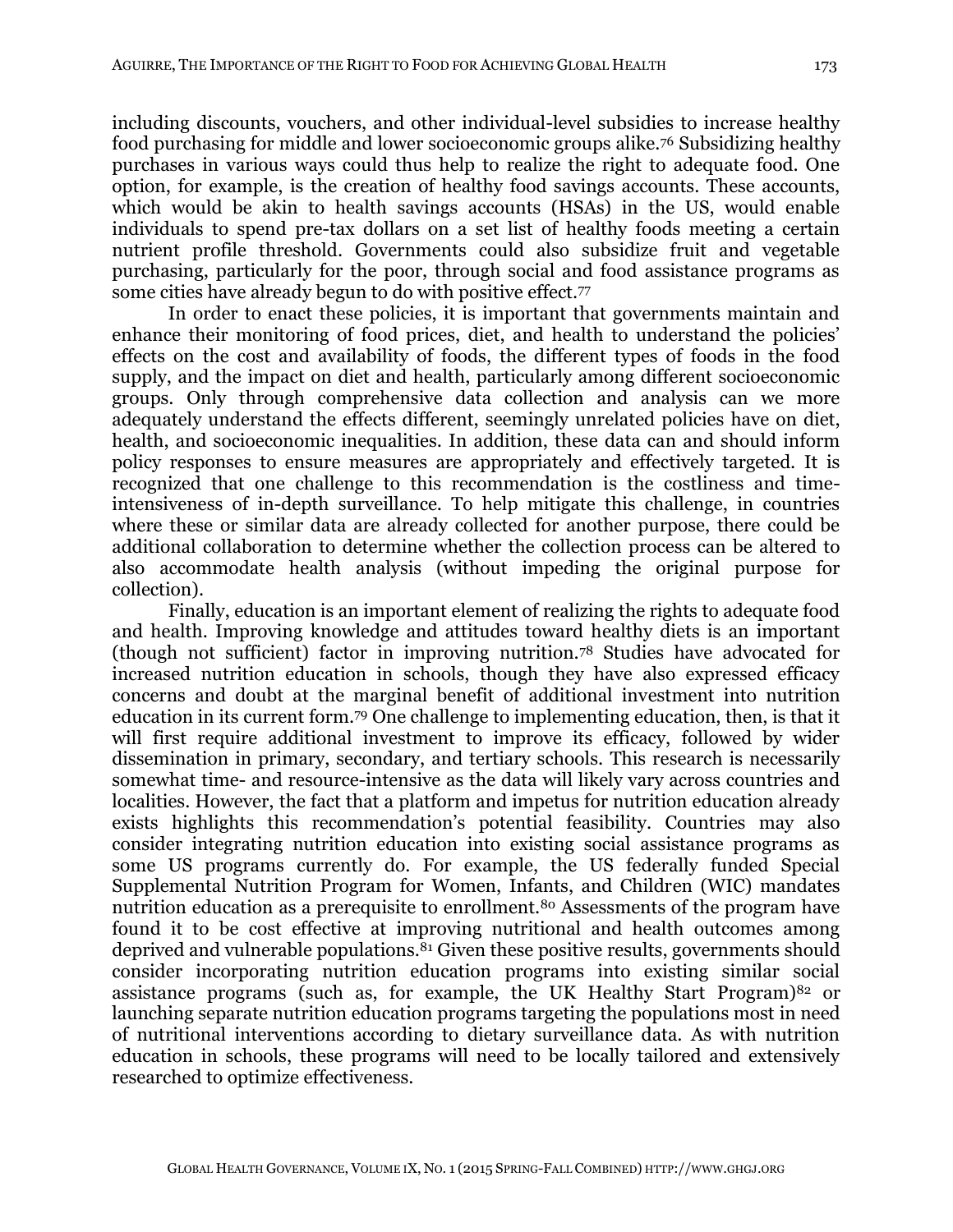## **CONCLUSION**

FCGH claims to be "committed to the highest attainable standard of physical and mental health as a universal human right."<sup>83</sup> Any commitment to the highest attainable standard of physical health must incorporate adequate food. It is first important to establish the meaning and centrality of the concept of adequacy to the right to adequate food. "Adequacy" denotes a standard of nutritional quality and not a minimum quantity of calories. It should be broadly construed to apply in both the under-nutrition context, as traditionally conceived, and the over-nutrition context, which encompasses a more novel approach. Construing adequacy in this way centers health in the food discourse (and vice versa) and highlights the inextricability of food and health and their accompanying rights. It recognizes the vital role of adequate food in achieving good health in all contexts. In addition, this conception of adequacy places appropriate focus on the fact that the least advantaged populations are disproportionately both under- and over-nourished and consequently also suffer disproportionately from the serious health outcomes of each. Finally, properly conceptualizing adequacy and the right to adequate food lays the foundation for conceiving of this right as both constituent *and* partner of the right to health.<sup>84</sup>

It is important when devising the FCGH to question how this Framework—yet another binding international treaty—can help where countless international treaties, institutions, constitutions, framework laws and sectoral legislations have thus far failed to realize the right to health globally. Critics have expressed concern over the FCGH potential to be just another source of superfluous, or possibly even detrimental, international law in health.<sup>85</sup> This critique highlights the importance to the FCGH of building on and meaningfully diverging from past approaches if it is to succeed where its predecessors have not. The FCGH must not duplicate previously unsuccessful efforts and must thoughtfully consider the novelty and the added value of its approach.

With an eye toward meaningful divergence, there are several necessary conditions for the FCGH to succeed in achieving the right to health globally. For one, several commentators and the Platform itself have repeatedly stressed the importance of comprehensiveness.<sup>86</sup> The Framework must also be credible and consistent in order to remain legitimate. It must prioritize efficiency, particularly fiscal, if it is to achieve the right to health on such a large scale. And it must identify and formally incorporate the constituent rights that are necessary conditions for achieving the right to health. That is, in the same spirit as the "health-in-all-policies" approach that the FCGH champions, 87 but conversely to that approach, the Framework should adopt an "all-policies-in-health" approach to help ensure it is comprehensive, legitimate, efficient, and effective. Integrating the right to adequate food, appropriately conceptualized, helps to meet these conditions. It addresses in part the need for comprehensiveness and it reinforces Framework legitimacy and efficiency. Perhaps most importantly, however, this right is an indispensable substantive condition of achieving the right to health. Incorporating a broadly conceived right to adequate food into the FCGH acknowledges and formally takes steps to address nutrition's critical role in realizing the right to health, particularly for the most marginalized populations. The right to adequate food will deeply strengthen the FCGH and its chances of success.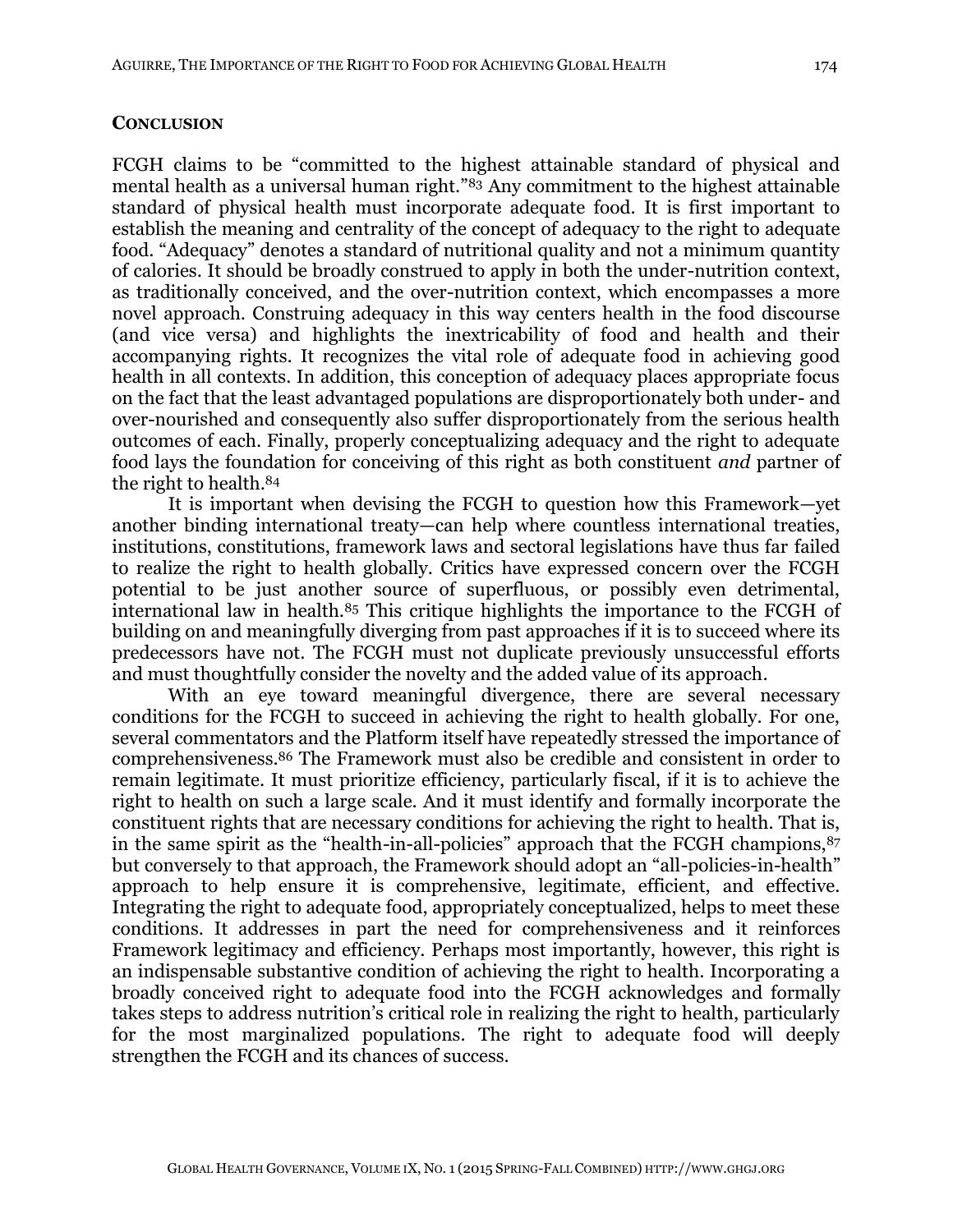*Emilie K. Aguirre is the Policy Fellow at the Resnick Program for Food Law and Policy, UCLA School of Law, and a Research Associate at the UKCRC Centre for Diet and Activity Research, University of Cambridge. She holds a J.D. from Harvard Law School and an LLM from the University of Cambridge. This research was supported by the Fulbright-Schuman Program and Harvard Knox Fellowship.*

**\_\_\_\_\_\_\_\_\_\_\_\_\_\_\_\_\_\_\_\_\_**

<sup>7</sup>ICESCR Arts. 1, 16–7.

<sup>8</sup>American Convention on Human Rights, art. 62, Nov. 22, 1969, 1144 UNTS 123. It should be noted that the Inter-American Court of Human Rights enforces the American Convention on Human Rights (ACHR), and not the ICESCR, but that the ACHR also contains a provision protecting economic, social, and cultural rights.

<sup>9</sup>*Ibid.* Art. 21.

<sup>10</sup>Committee on Economic, Social and Cultural Rights, *CESCR General Comment No. 12: The Right to Adequate Food (Art. 11)*, ¶¶ 6-7, U.N. Doc. E/C.12/1999/5 (Dec. 5, 1999).

<sup>11</sup>CESCR, General Comment 12, ¶ 7.

<sup>12</sup>Office of the High Commissioner for Human Rights, "Special Rapporteur on the Right to Food," (2015), accessed April 21, 2015, www.ohchr.org/EN/Issues/Food/Pages/FoodIndex.aspx.

<sup>16</sup>De Schutter, *Final report*, 4.

<sup>17</sup>CESCR, General Comment 12, ¶ 9.

<sup>18</sup>Food and Agriculture Organization of the United Nations, *Voluntary Guidelines to Support the Progressive Realization of the Right to Adequate Food*, 127th Session of the FAO Council (November 2004): iii.

<sup>19</sup>*Ibid.*, p. 21; FAO, "Nutrition, Education and Awareness Raising," 1-2.

<sup>20</sup>FAO, "Nutrition, Education and Awareness Raising," 3.

<sup>21</sup>Food and Agriculture Organization of the United Nations, "The Right to Food: Past commitment, current obligation, further action for the future. A Ten-Year Retrospective on the Right to Food Guidelines" (2014): 13, accessed September 8, 2014,

http://www.fao.org/fsnforum/sites/default/files/files/106 RightToFood/RTF Synthesis Report.pdf. 22 ICESCR Arts. 12.

<sup>1</sup>Food and Agriculture Organization of the United Nations, "The State of Food and Agriculture: Food Systems for Better Nutrition" (2013): 3, accessed September 7, 2014,

http://www.fao.org/docrep/018/i3300e/i3300e.pdf.

<sup>2</sup>*Ibid.*

<sup>3</sup>*Ibid.*; D.L. Pelletier et al., "The Effects of Malnutrition on Child Mortality in Developing Countries," *Bulletin of the World Health Organization* 73 (1995): 443, accessed September 7, 2014,

http://www.ncbi.nlm.nih.gov/pmc/articles/PMC2486780/pdf/bullwho00408-0029.pdf.

<sup>4</sup>Universal Declaration of Human Rights art. 25, G.A. Res. 217 (III) A, U.N. Doc. A/RES/217(III) (Dec. 10, 1948).

<sup>5</sup>International Covenant on Economic, Social and Cultural Rights [hereinafter ICESCR] arts. 1, 6–15, Dec. 16, 1966, 993 U.N.T.S. 3; United Nations Treaty Collection, "Chapter 4: Human Rights, 3. International Covenant on Economic, Social and Cultural Rights," (2015), accessed April 21, 2015,

https://treaties.un.org/pages/viewdetails.aspx?chapter=4&lang=en&mtdsg\_no=iv-3&src=treaty <sup>6</sup>*Ibid.* art. 11.

<sup>13</sup>Human Rights Council, *Report of the Special Rapporteur on the right to food, Final report: The transformative potential of the right to food* [hereinafter *Final Report*], U.N. Doc. A/HRC/25/57 (Jan. 24, 2014) (by Olivier De Schutter), 3 (citing CESCR, General Comment 12, ¶ 6) (emphasis added). <sup>14</sup>*Ibid.*

<sup>15</sup>Serena Pepino, "Nutrition, Education and Awareness Raising for the Right to Adequate Food Thematic Study 6," [hereinafter FAO, "Nutrition, Education and Awareness Raising"], *FAO Right to Food Team, Agricultural Development Economics Division* (2014): 1, 4, accessed April 22, 2015, http://www.fao.org/3/a-i3895e.pdf..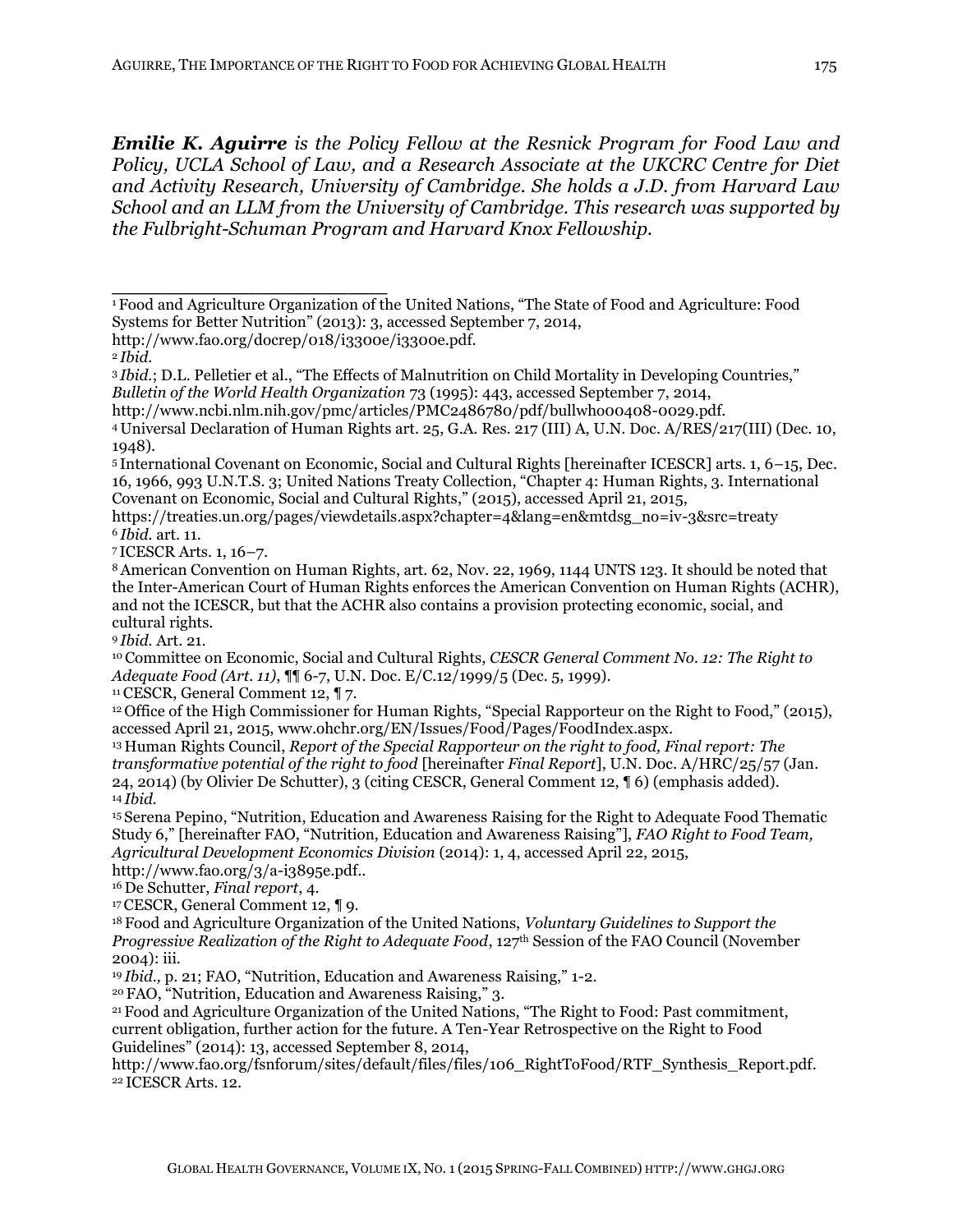<sup>23</sup>Lawrence O. Gostin, "A Framework Convention on Global Health: Health for All, Justice for All," *Journal of the American Medical Association* 307 (2012): 2087, accessed September 7, 2014, http://ssrn.com/abstract=2072457.

<sup>24</sup>See Krista Nadakavukaren Schefer, "The International Law of Overweight and Obesity," *Asian Journal of WTO & International Health Law and Policy* 9 (2014): 33-34, accessed September 7, 2014, http://ssrn.com/abstract=2434994. 33-34.

<sup>25</sup>FAO, "The State of Food and Agriculture," 3.

<sup>26</sup>See generally, Emilie Aguirre, "Sickeningly Sweet: Analysis and Solutions for the Adverse Dietary Consequences of European Agricultural Law," *Journal of Food Law and Policy* 11 (2015) (in press). ). <sup>27</sup>See, e.g., Charles L. Baum II and Christopher J. Ruhm, "Age, Socioeconomic Status and Obesity Growth," *National Bureau of Economic Research Working Paper Series*, Working Paper 13289 (2007): 2, 3, accessed April 22, 2015, http://www.nber.org/papers/w13289.pdf; "Health Survey for England 2011 Vol. 1: Health, Social Care and Lifestyles," *NHS*, (2011): Chapters 2, 4, 10, accessed April 22, 2015, http://www.hscic.gov.uk/catalogue/PUB09300/HSE2011-All-Chapters.pdf; Eva R. Maguire & Pablo Monsivais, "Socio-economic Dietary Inequalities in UK Adults: An Updated Picture of Key Food Groups and Nutrients from National Surveillance Data," British Journal of Nutrition 113(2015): 181; FAO, "The State of Food and Agriculture," 3.

<sup>28</sup>FAO, "The State of Food and Agriculture," 8-10.

<sup>29</sup>For example, Mexico just surpassed the United States as the world's most obese country. Obesity rates are rapidly rising in many developing countries that have traditionally had high malnutrition rates. FAO, "The State of Food and Agriculture," 18, 73-79. See also Schefer, "The International Law of Overweight and Obesity," 8. Likewise, food insecurity and under-nutrition occur in rich, industrialized countries. Elizabeth A. Dowler and Deirdre O'Connor, "Rights-based Approaches to Addressing Food Poverty and Food Insecurity in Ireland and UK," *Social Science and Medicine* 74 (2012): 44, accessed September 7, 2014 doi:10.1016/j.socscimed.2011.08.036.

<sup>30</sup>Dowler and O'Connor, "Rights-Based Approaches," 44; Malinda Ellwood et al., "Food is Medicine: Opportunities in Public and Private Health Care for Supporting Nutritional Counseling and Medically-Tailored, Home-Delivered Meals," Center for Health Law and Policy Innovation, Harvard Law School (2014): 1, accessed September 8, 2014, http://www.chlpi.org/wp-content/uploads/2013/12/6.5.2014- Food-is-Medicine-Report-FINAL.pdf; FAO, "Nutrition, Education and Awareness Raising," 1.

<sup>31</sup>A Malhotra, T Noakes, S Phinney, "It is time to bust the myth of physical inactivity and obesity: you cannot outrun a bad diet," British Journal of Sports Medicine (2015).

<sup>32</sup>Executive Summary, "Global Burden of Disease Study 2010," *The Lancet* 380 (2012).

<sup>33</sup>Gostin, "A Framework Convention on Global Health," 2090 (citing World Health Organization, *Global Status Report on Noncommunicable Diseases 2010* (2011)).

<sup>34</sup>*Ibid.* 

<sup>35</sup>*See* Anna Kirkland, *Fat Rights: Dilemmas of Difference and Personhood* (2008); Schefer, "The International Law of Overweight and Obesity," 9-10;

<sup>36</sup>Ellwood et al., "Food is Medicine," 3 (asserting that food is medicine for the critically and chronically ill because, for example, it improves response rates to medication, contributes to maintaining and gaining strength, and improves recovery chances). For example, in the United States, the federal Ryan White HIV/AIDS program has long recognized and funded "Medical Nutrition Therapy" as a core medical service.

<sup>37</sup>De Schutter, *Final report*, 4; Pelletier et al., "The Effects of Malnutrition," 443.

<sup>38</sup>FAO, "The State of Food and Agriculture," ix.

<sup>39</sup>Douglas Bereuter and Dan Glickman, "Healthy Food for a Healthy World: Leveraging Agriculture and Food to Improve Global Nutrition," *The Chicago Council on Global Affairs* (2015): 31, accessed April 27, 2015, http://www.thechicagocouncil.org/sites/default/files/GlobalAg-HealthyFood\_FINAL.pdf; Siân M Robinson et al, "Modifiable early-life risk factors for childhood adiposity and overweight: an analysis of their combined impact and potential for prevention," American Journal of Clinical Nutrition 101 (2015), doi: 10.3945/ajcn.114.094268.

<sup>40</sup>Ellwood et al., "Food is Medicine," 5.

<sup>41</sup>Gostin, "A Framework Convention on Global Health," 2090.

<sup>42</sup>Eric A. Friedman and Lawrence O. Gostin, "Pillars for Progress on the Right to Health: Harnessing the Potential of Human Rights Through a Framework Convention on Global Health," *Health and Human Rights Journal* 14 (2012): 7, accessed September 8, 2014, http://ssrn.com/abstract=2086456 (citing World Health Organization, "The World Health Report – Health Systems Financing: The Path to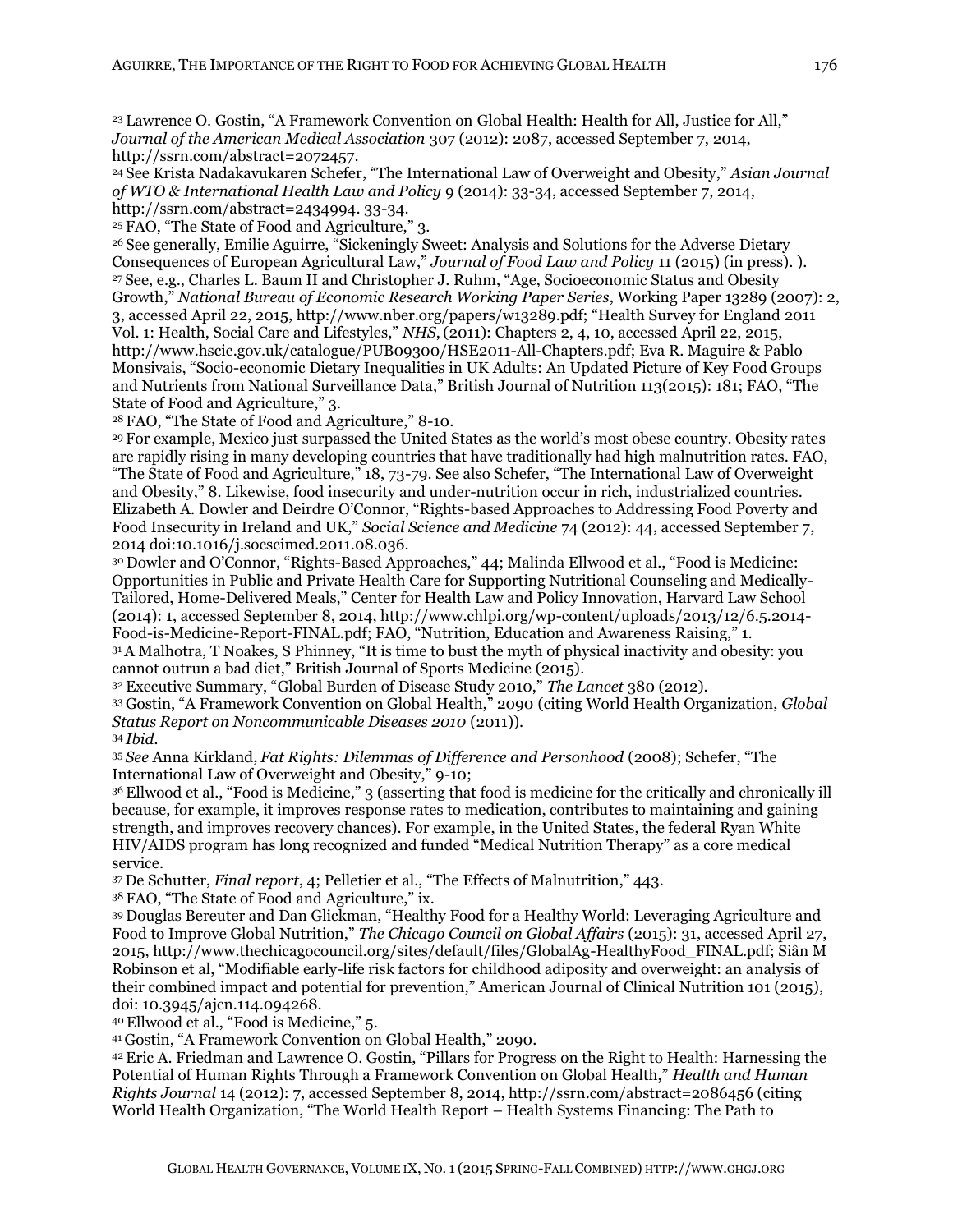Universal Coverage" (2010): 71-72, accessed September 7, 2014,

http://www.who.int/whr/2010/en/index.html).

<sup>43</sup>FAO, "The State of Food and Agriculture," 73-79.

<sup>44</sup>"Platform for a Framework Convention on Global Health: Realizing the Universal Right to Health," (2014): 4, accessed September 8, 2014, http://www.globalhealthtreaty.org/docs/platform-for-an-fcghfull.pdf.

<sup>1</sup> Ellwood et al., "Food is Medicine," 2.

<sup>45</sup>Universal Declaration of Human Rights, Art. 25 ("the right to a standard of living adequate for the health and well-being of himself and of his family, including food…and medical care," among other factors).

<sup>46</sup>Committee on Economic, Social and Cultural Rights, *CESCR General Comment No. 14: The Right to the Highest Attainable Standard of Health (Art. 12)*, ¶ 4, U.N. Doc. E/C.12/2000/4 (2000). See also ¶ 11. <sup>47</sup>See, e.g. FAO, "Nutrition, Education and Awareness Raising," 1.

<sup>48</sup>"Platform for a Framework Convention," 2, 4.

<sup>49</sup>*Ibid.* 

<sup>50</sup>Gostin, "A Framework Convention on Global Health," 2090.

<sup>51</sup>Lance Gable and Benjamin Mason Meier, "Global Health Rights: Employing Human Rights to Develop and Implement the Framework Convention on Global Health," *Health and Human Rights* 15 (2013): 23, 27, accessed September 7, 2014, http://ssrn.com/abstract=2263421.

<sup>52</sup>Gable and Meier, "Global Health Rights," 23.

<sup>53</sup>Gostin et al., "Towards a Framework convention on global health," *Bulletin of the World Health Organization* 91 (2013): 790-93, accessed September 7, 2014, doi:

http://dx.doi.org/10.2471/BLT.12.114447.

<sup>54</sup>Christopher Birt, "A CAP on Health? The Impact of the EU Common Agricultural Policy on Public Health," A report by the Faculty of Public Health (2007), accessed September 7, 2014,

http://www.fph.org.uk/uploads/r\_CAP.pdf.

<sup>55</sup>Dowler and O'Connor, "Rights-Based Approaches," 44, 45.

<sup>56</sup>Raghav Gaiha, "Does the Right to Food Matter?," *Economic and Political Weekly* 38 (2003): 4270, 4273 accessed September 7, 2014, http://www.jstor.org/stable/4414110.

<sup>57</sup>Friedman and Gostin, "Pillars for Progress on the Right to Health," 7, (citing WHO, "The World Health Report," 71–72).

<sup>58</sup>See CESCR, General Comment 14; FAO, "Nutrition, Education and Awareness Raising," 1. <sup>59</sup>See e.g. Gable and Meier, "Global Health Rights," 24 (citing Lawrence O. Gostin, "Meeting basic survival needs of the world's least healthy people: Toward a framework convention on global health," *Georgetown Law Journal* 96 (2008): 331–392); Friedman and Gostin, "Pillars for Progress," 10; Gostin, "A

Framework Convention on Global Health." It is important to note that although the right to adequate food is certainly a constituent of the right to health, it is also a separate, independent, partner right. To call it a constituent is not to take away from its significant standalone status or to subordinate it to the right to health; it is simply to recognize the two rights' inextricability. See e.g. Dowler and O'Connor, "Rights-Based Approaches"; ICESCR art. 11.

<sup>60</sup> See "Platform for a Framework Convention"; see also Gable and Meier, "Global Health Rights," 23. <sup>61</sup>See Baum and Ruhm, "Age, Socioeconomic Status and Obesity Growth," 2, 3; "Health Survey for England 2011 Vol. 1: Health, Social Care and Lifestyles," *NHS* (2011): Chapters 2, 4, 10, accessed April 24, 2015, http://www.hscic.gov.uk/catalogue/PUB09300/HSE2011-All-Chapters.pdf; Eva R. Maguire and Pablo Monsivais, "Socio-economic Dietary Inequalities in UK Adults: An Updated Picture of Key Food Groups and Nutrients from National Surveillance Data," British Journal of Nutrition 113 (2015): 181.  $62$  Ellwood et al., "Food is Medicine," 3, 39. Indeed, the US federal government agrees and, for example, has long recognized and funded nutritious meals as a core medical service for those with HIV/AIDS. <sup>63</sup>"Platform for a Framework Convention," 38.

<sup>64</sup>Ellwood et al., "Food is Medicine," 38.

<sup>65</sup>"National Health Expenditures 2013 Highlights," *Centers for Medicare and Medicaid Services* (2013): 1, accessed April 24, 2015, http://www.cms.gov/Research-Statistics-Data-and-Systems/Statistics-Trendsand-Reports/NationalHealthExpendData/downloads/highlights.pdf. <sup>66</sup>*Ibid.*

<sup>67</sup>See PL Yong, RS Saunders, and LA Olsen, eds., "The Healthcare Imperative: Lowering Costs and Improving Outcomes: Workshop Series Summary," *National Academies Press* (2010), accessed April 24, 2015, http://www.ncbi.nlm.nih.gov/books/NBK53914/.